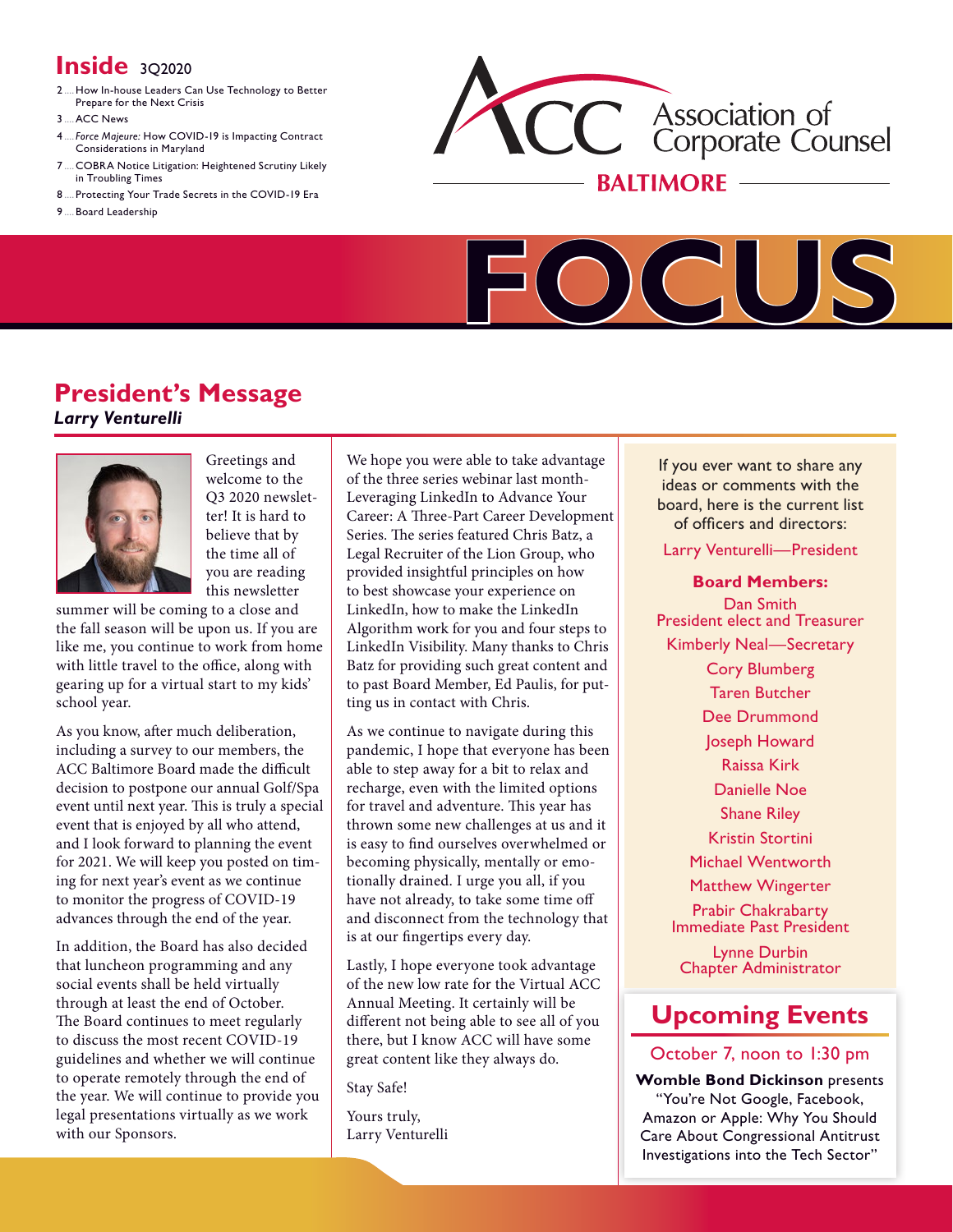# <span id="page-1-1"></span><span id="page-1-0"></span>**How In-house Leaders Can Use Technology to Better Prepare for the Next Crisis**

*By Olga V. Mack* 



Members of my team recently asked me a question that many in-house lawyers have likely been hearing in one form or another: "The [COVID-19 crisis](https://www.acc.com/covid-resources) is hurting the small business community. What are we, as a company, going to do about it?"

During a crisis, corporate counsel deal with many unknowns that make answering a question like this a tricky business. We often need to make decisions long before all the facts are revealed. There are no rulebooks; no straight lines that lead to all the right answers.

We can, however, take advantage of technology to ensure we are better informed during a crisis and better able to assist employees and clients. The use of technology tools can help you take decisive action now while also building continuity and stability into your business systems. This way, you are prepared to deftly manage any future crisis too.

## **Use technology to provide the stability employees crave**

Saying the coronavirus pandemic accelerated remote work arrangements is an understatement. Rather, it forced the change like a mother bird pushing a baby out of the nest. During the pandemic, many employees feel overwhelmed,

distracted, and unable to focus even if the switch to remote work is not new.

## *[Related: [In-house at Home: Finding](https://www.accdocket.com/articles/make-it-work-finding-normalcy-in-uncertain-times.cfm)  [Normalcy in Uncertain Times](https://www.accdocket.com/articles/make-it-work-finding-normalcy-in-uncertain-times.cfm)]*

At a time when employees crave order and consistency, technology provides dependable direction. Project management tools support remote coordination of tasks and responsibilities. Remote workers stay more engaged with a system that tracks and records milestone events. Automatic notifications inspire fast action and move projects along reliably. Everyone stays in the loop through informative dashboards.

In many ways, the push to rely more on technology now is helping teams build trust in digital frameworks that provide a strong sense of structure, inclusion, and consistency — the very bedrock of the longed-for stability employees need in the virtual workplace.

## **Spread your influence with automation**

In-house leaders can use technology platforms as a vehicle to spread their influence throughout an organization. Through enterprise-wide automation, you dictate which actions are the inevitable result of a confluence of factors.

#### For example, [Contract Management](https://www.accdocket.com/articles/3-easy-wins-to-elevate-your-tech-competence-cms.cfm)  [Software \(CMS\)](https://www.accdocket.com/articles/3-easy-wins-to-elevate-your-tech-competence-cms.cfm) automates the creation of contracts based on the information it receives from requesters. But you create the language options the software pulls from during automation. You develop the decision-trees the software uses to suggest alternative language. The result is the uniform inclusion of pre-approved language and clauses in contracts.

### *[Related: [5 Surprising Ways CMS Can](https://www.accdocket.com/articles/5-ways-cms-can-advance-your-legal-career.cfm)  [Advance Your Legal Career](https://www.accdocket.com/articles/5-ways-cms-can-advance-your-legal-career.cfm)]*

In-house leaders also expand their influence by developing training programs and instruction manuals that help others apply technology in dealing with everyday business problems. These efforts help ensure seamless and longlasting consistency — especially during the flux of a crisis.

## **Eliminate chaos with a uniform source of truth**

Recently, GCs have needed to collaborate with outside counsel and internal executives to handle employment issues and determine what new legislation, such as the US Coronavirus Aid, Relief, and Economic Security (CARES) Act, means for their business systems.

It is much easier to assess the effects of recent events and legislation when documents are centralized and searchable within a single cloud-based platform. Everyone accesses the same information, which is stored in one location within tools such as client, employee, or contract management platforms. Data is more readily accessible, accurate, and up-todate than that obtained from manually maintained spreadsheets and long and twisted email chains.

### *[Related: [Remote Collaboration: 3 Ways GCs](https://www.accdocket.com/articles/3-ways-general-counsel-improve-wfh-communications.cfm)  [Can Improve Their Communication Skills\]](https://www.accdocket.com/articles/3-ways-general-counsel-improve-wfh-communications.cfm)*

The resulting uniformity reduces chaos in a crisis. Technology platforms offer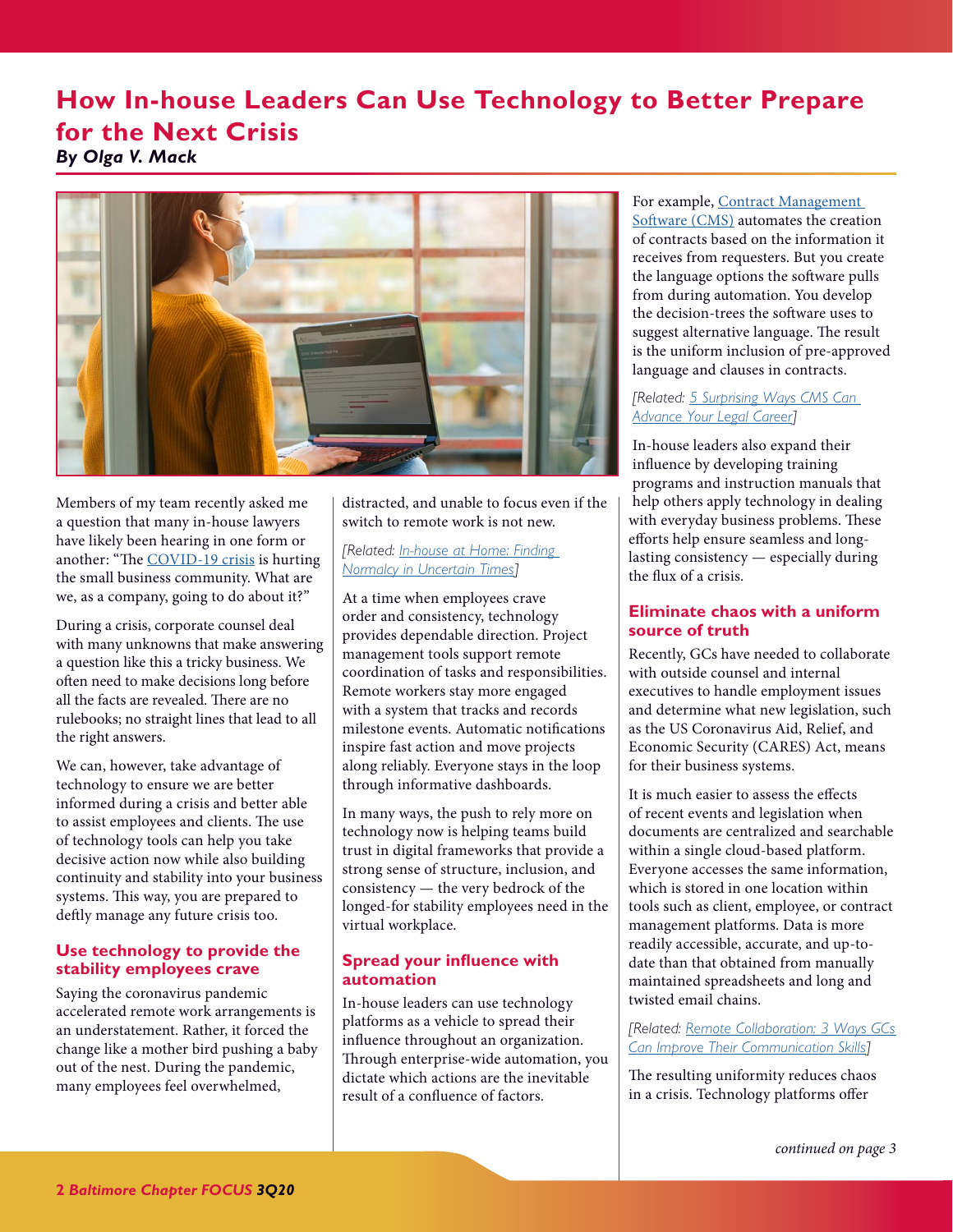<span id="page-2-1"></span>a single source of truth that helps companies clarify priorities in navigating the ever-changing business and legal landscapes.

### **Understand business relationships**

If you want to craft offers of assistance that are truly useful and meaningful to your business, you must understand the full nature of your contracts. Contract analytics help legal leaders navigate business relationships while centralizing the data and details lawyers need to empower business leaders to help themselves.

#### *[Related: [How Technology Shrinks Our](https://www.accdocket.com/articles/how-technology-shrinks-our-fictional-divide.cfm)  [Fictional Divide and Fosters Positive Change\]](https://www.accdocket.com/articles/how-technology-shrinks-our-fictional-divide.cfm)*

Your team can quickly answer questions like, "Can we create an offer that aids clients whose contracts renew in the next 30-90 days?" Or "Are there enough renewals to make it a worthwhile effort?" In other words, you can empower your team to have a much more functional and transparent relationship with contracts.

CMS and document management platforms also improve how you interact and work directly with others online. Simultaneously collaborating on the same document and communicating in realtime enhances mutual understanding and promotes the free flow of information and ideas.

## **Technology as a guiding tool**

Technology's usefulness has never been more apparent. The COVID-19 pandemic pushed companies to rely on technology as a source of stability in the virtual workplace. Lawyers are finding they can trust automation to facilitate predictability, ensure reliability, and enforce uniformity in decision-making.

Ultimately, using technology now results in faster, easier access to more datadriven insights later, which helps us deal with uncertainty and chaos during a crisis and guides us in making decisions that are beneficial for our companies, our employees, and our clients for years to come.

For more advice and resources on coping during the pandemic, go to the [ACC Coronavirus Resource](https://www.acc.com/covid-resources) page.

## **Author:**

Olga V. Mack is the CEO and general counsel of [Parley Pro](https://parleypro.com/), a next-generation contract management company that has pioneered online negotiation technology. Mack shares her views in her columns on



*ACC Docket, Newsweek, VentureBeat, Above the Law, Bloomberg Law, and High Performance Counsel*. Mack is also an award-winning (such as the prestigious ACC 2018 Top 10 [30-Somethings](https://www.acc.com/acc-top-10-30-somethings)) general counsel, operations professional, startup advisor, public speaker, adjunct professor, and entrepreneur. She co-founded SunLaw, an organization dedicated to preparing women in-house attorneys to become general counsels and legal leaders, and WISE to help female law firm partners become rainmakers. Mack authored numerous books, including *[Get on Board: Earning](https://www.amazon.com/Get-Board-Earning-Ticket-Corporate/dp/1949991407)  [Your Ticket to a Corporate Board Seat](https://www.amazon.com/Get-Board-Earning-Ticket-Corporate/dp/1949991407)* and *[Fundamentals of Smart Contract Security](https://www.amazon.com/Fundamentals-Smart-Contract-Security-Richard/dp/194944936X)*.

# <span id="page-2-0"></span>**ACC News**

### **2020 ACC Annual Meeting: Now Low Rate for the New Dynamic Experience**

ACC will host the 2020 Annual Meeting entirely virtually and we want to see you there. You won't want to miss this year's program — including live interactive workshops, networking without limits, daily marquee speakers, access to the entire meeting's substantive content, and more! Reserve your spot today at [acc.com/annualmeeting.](http://acc.com/annualmeeting)

### **In-house Counsel Certified (ICC) Designation**

The [ACC In-house Counsel Certification](https://www.acc.com/certification/)  [Program,](https://www.acc.com/certification/) helps in-house counsel become proficient in the essential skills

identified as critical to an in-house legal career. The program includes live instruction, hands-on experience, and a final assessment. Those who successfully complete the program will earn the elite ICC credential. Your law department and your employer will benefit from having a lawyer that returns with global best practices in providing effective and efficient legal counsel. Attend one of these upcoming programs:

**• Alexandria, VA**, November 16-19

## **Drive Success with Business Education for In-house Counsel**

To become a trusted advisor for business executives, it's imperative for in-house counsel to understand the business

operations of your company. Attend business education courses offered by ACC and the Boston University Questrom School of Business to learn critical business disciplines and earn valuable CLE credits:

**•** Virtual course starts September 12

Learn more and register at [acc.com/BU](https://www.acc.com/bu).

### **Are you prepared to comply with new state privacy laws?**

Rapidly growing data privacy regulations from California to New York make you accountable for all third-party service providers that access, process, or store your company's personal data. Visit [www.acc.com/VRS](http://www.mmsend2.com/link.cfm?r=1iyzPjIMykfLXjVFMzf58Q~~&pe=WNA59His89bdH3rVAvSbUO--oB4Bo75NCxpDemZJ5fPu0Eth5yORS0f9izVs-YOY9XX6fcaU4Fh3bNrOJPuwSQ~~&t=vNLLNsXJLOSJvE2Ksh1_4w~~) for more information.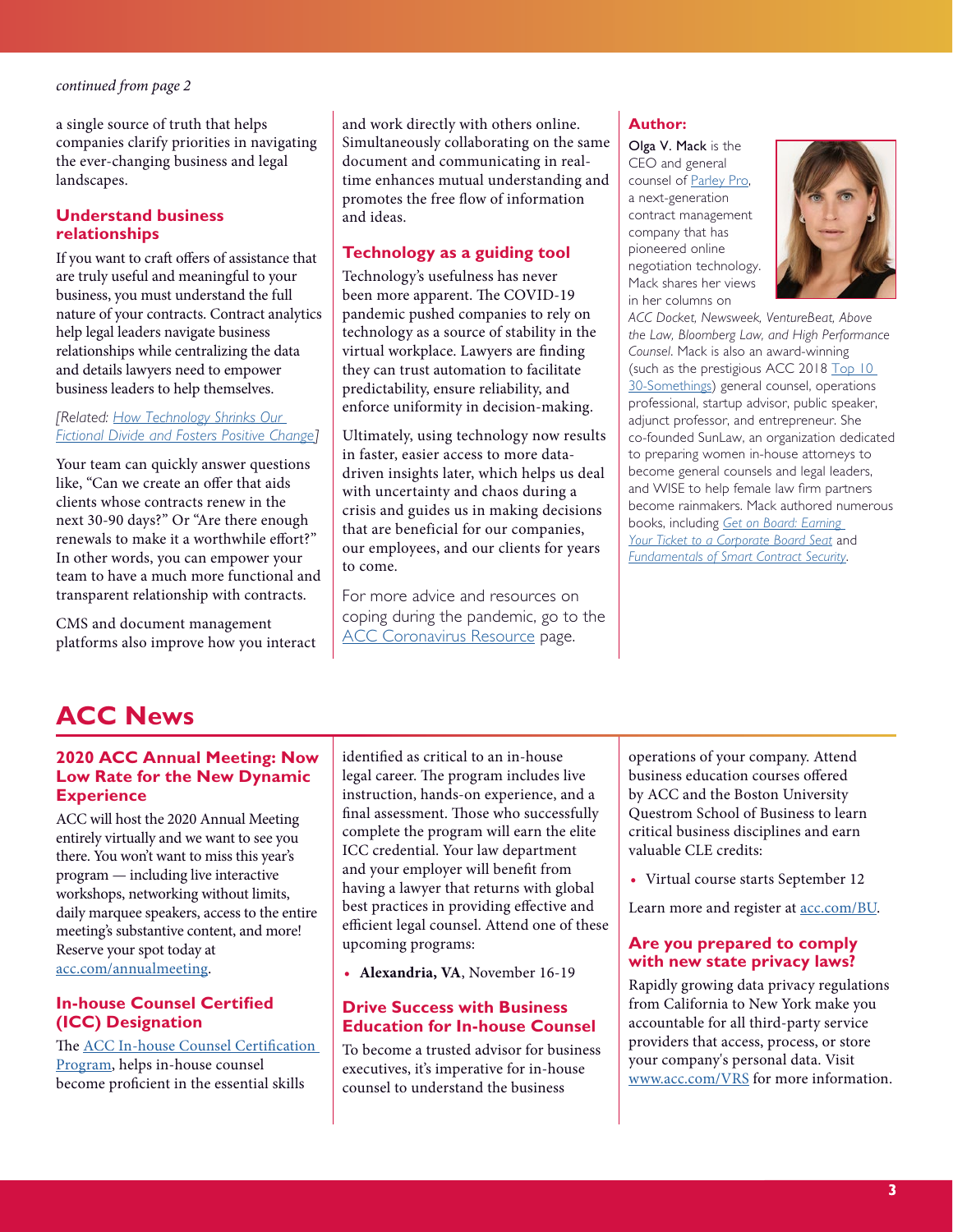# <span id="page-3-1"></span><span id="page-3-0"></span>*Force Majeure:* **How COVID-19 is Impacting Contract Considerations in Maryland**

# *By Indira K. Sharma, Esq. and Douglas A. Sampson, Esq., Saul Ewing Arnstein & Lehr LLP\**

Six months ago, that boiler plate *force majeure* clause at the end of a contract was barely noticed as contracting parties focused on negotiating and litigating seemingly more important terms and conditions. In the COVID-19 world, that "boiler plate" provision has become immensely important and could determine whether the contract remains enforceable. Parties are now scrutinizing their existing contracts to determine what excuses to performance may be found in *force majeure* clauses or, on the other side, what grounds exist for insisting on continued performance. Where no *force majeure* clause is present, parties are considering other common law contract defenses including impossibility, impracticability and frustration of purpose to assess performance of contractual obligations.

The COVID-19 pandemic has created numerous impediments to contractual performance arising from supply chain issues, stay-at-home orders, travel restrictions, and the shutdown of nonessential businesses. COVID-19 litigation is already underway across the country in California, Florida, Massachusetts, New York and Virginia with a substantial increase expected in the years to come.

While there is much uncertainty about when COVID-19 will end, one thing is certain – parties can take control right now to reduce their exposure to potential COVID-19 contract litigation in the future by adding pandemic-specific provisions, including *force majeure* clauses, to any new contracts and amending existing contracts where possible. Parties that bear little risk arising out of COVID-19 may want to ensure the other party to the contract performs their obligations by restricting or eliminating *force majeure* provisions.

Whether COVID-19 is deemed an excuse for contract performance will ultimately depend upon the specific language of any

*force majeure* clause in the contract and/ or the application of other common law contract defenses amid a sea of developing and shifting law, particularly in Maryland where there is little precedent on *force majeure* issues. Taking calculated steps now to protect your interests may prevent more significant legal issues down the road.

### **What is a** *Force Majeure* **Clause?**

*Force majeure* is French for "superior force" and a *force majeure* clause is defined by Black's Law Dictionary as "a contractual provision allocating the risk of loss if performance becomes impossible or impracticable, especially as a result of an event or effect that the parties could not have anticipated or controlled." The purpose of a *force majeure* clause is to allocate risk between parties by relieving them of their obligation to contractually perform when an unforeseen event occurs.

A *force majeure* provision must be expressly included in a contract in order to be invoked. It is not a statutory or common law right. Whether the provision actually excuses performance will be determined on a case-by-case basis and will depend on the specific language of the provision, the law of the jurisdiction, and the specific facts of the case.

A *force majeure* clause may be in the form of an exclusive provision if it lists specific triggering events such as war, civil unrest, labor strikes, fire or extreme weather. A *force majeure* clause can also be inclusive (i.e., non-exclusive) where it includes "catch all" language that expands the scope of the type of events covered simply by using the words to the effect of "including" or "without limitation" to indicate that the events listed are possible triggering events but do not constitute an exhaustive list.

An Act of God is a particular type of *force majeure* event often listed as a triggering incident for the clause to apply. An Act of God is a natural event that is not man-made and that is beyond human control. This means that an Act of God cannot be caused by human intervention or even human negligence. Natural events typically include natural disasters such as hurricanes, tornadoes, earthquakes and floods. Courts in other jurisdictions have held that illness is an Act of God. In order for an event to be deemed an Act of God so as to excuse contractual performance, the Act of God must be the sole event causing the breach of contract. Jurisdictions are split on whether Act of God clauses are enforceable. The few Maryland cases that have addressed the issue have generally stated that a party may not recover damages for injury inflicted by an Act of God.

## *Force Majeure Clauses in Maryland*

Maryland courts have been virtually silent on the application of *force majeure* causes. There is little binding precedent on the issue within Maryland jurisprudence.

The critical issue with COVID-19 *force majeure* litigation is whether Maryland courts will recognize the pandemic as a *force majeure* event. Most *force majeure* provisions do not currently list pandemic, illness, disease or health emergency as a triggering event making it generally difficult to invoke a clause on the basis of COVID-19. It is more likely that a *force majeure* clause will list "Act of God" as a triggering event and then the issue will become whether COVID-19 qualifies as an Act of God.

Under the cases in other jurisdictions establishing that an illness is an Act of God, one could certainly argue that COVID-19 qualifies because it is a natural virus. The counter arguments to anticipate are (1) that COVID-19 could have been manmade in a laboratory, as some have hypothesized and/or (2) COVID-19 itself is not the sole cause of any breach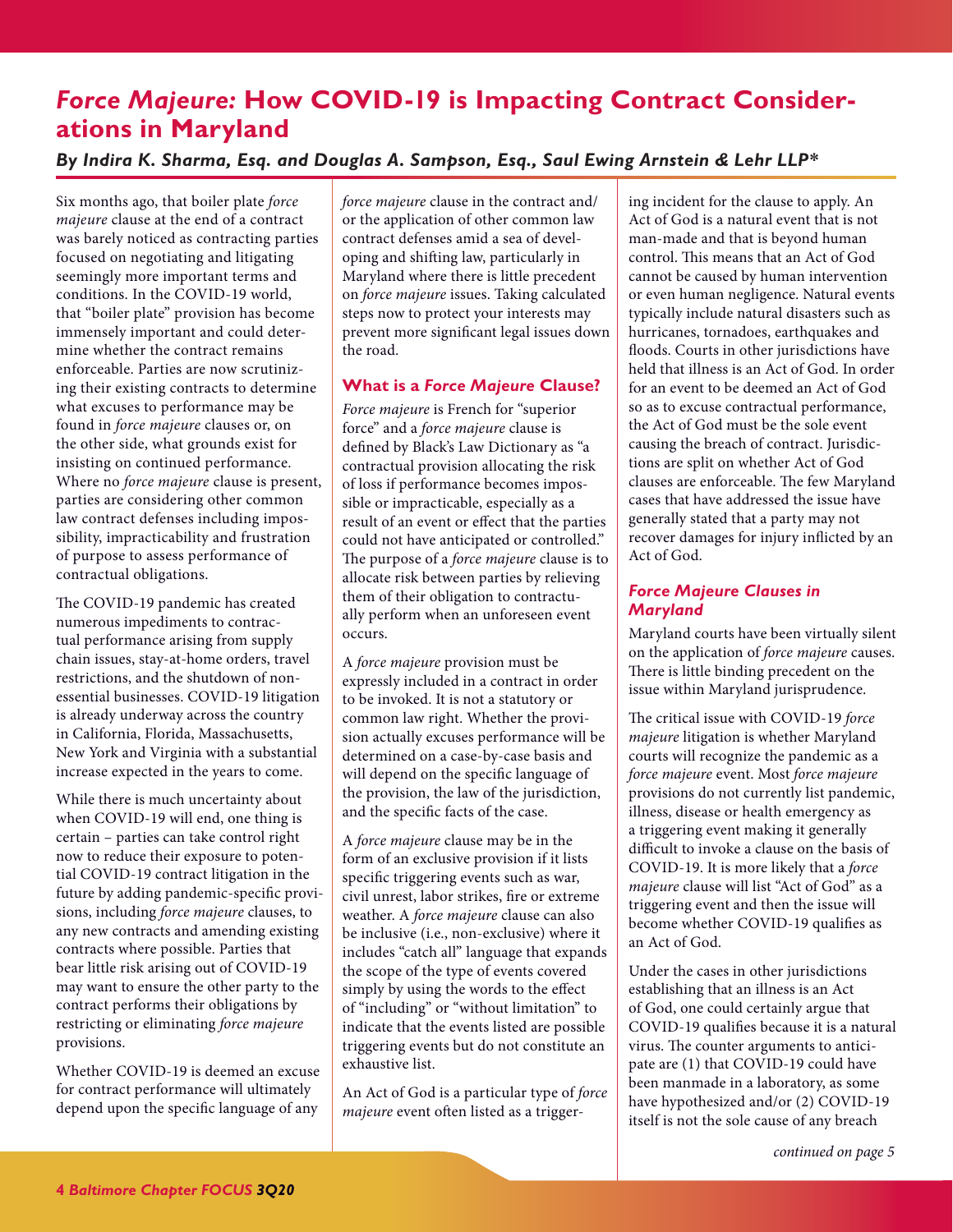<span id="page-4-0"></span>because it is the human response to the virus that is causing the breach. Specifically, many of the breaches at issue in *force majeure* litigation are not caused solely by the existence of the virus itself but are instead caused by government orders relating to the shutdown of operations, social distancing, prohibitions on gatherings and travel restrictions. Any type of human interference or other intervening factors contributing to the breach will prevent a party from raising Act of God as an excuse for contract performance.

Even where a *force majeure* clause does not include pandemic, illness, or Act of God, it may disclaim performance due to governmental orders or regulations. Due to the thousands of executive orders and regulations promulgated across the United States, failure to perform due to governmental orders may be the heaviest litigated COVID-19 issue. Whether the governmental regulation triggers the *force majeure* provision will depend on whether the regulations were mandatory or suggested guidance.

### **The Unpredictability of** *Force Majeure* **Clauses**

The enforceability of *force majeure* provisions can vary widely from jurisdiction to jurisdiction. In some jurisdictions, courts will only excuse performance if the events are specifically enumerated in an exclusive contractual provision. In other jurisdictions, courts will excuse performance if they believe that the more expansive "catch-all" phrase in an inclusive (i.e., non-exclusive) provision includes the event at issue. For example, Delaware courts have held that including "any reason whatsoever" as part of the *force majeure* clause may expand its protections.

The dichotomy in the approaches by various states is further complicated by the lack of relevant case law. There is a dearth of opinions interpreting and enforcing *force majeure* provisions, particularly as they relate to a pandemic and government regulations during a state of emergency. The case law that is available provides that *force majeure* clauses should be consid-

ered on a case-by-case basis. The lack of a bright-line rule and substantive case law will lead to inconsistent and unpredictable outcomes as COVID-19 litigations inundate courts over the next several years.

### *Contract Construction and Common Law Defenses During the Pandemic*

As in many jurisdictions, Maryland attorneys are left with the pillars of contract interpretation and any guidance from state courts about the application of common law contract defenses such as impossibility, impracticability and frustration of purpose. Using these tools, attorneys can try to anticipate how Maryland courts will address contract issues during the COVID-19 pandemic.

Maryland courts follow the objective law of contracts and will generally interpret a contract clause by looking to the contract language and applying the customary, ordinary and accepted meaning of the language. Maryland courts generally will not excuse performance of a contract if the interruption in performance was foreseeable. Foreseeability is often the deciding factor in commercial impracticability cases.

In some jurisdictions, in order to be excused from a contractual duty, a party must first attempt to perform its obligations and be thwarted by the event. Maryland courts have offered little or no guidance in this area. In the COVID-19 world, attempting to perform a contractual obligation often translates to violating the laws and regulations promulgated by a state in response to the pandemic. Under Maryland law, a contractual provision cannot be enforced if it would break the law or violate public policy. This allows for the argument that contract performance must excused where performance can be deemed to violate an emergency governmental order in response to the pandemic.

Maryland courts recognize the common law contract defenses of impossibility, impracticability, and frustration of purpose. Maryland courts treat the

doctrines of impossibility and impracticability identically, because Maryland (unlike other jurisdictions) does not require a showing of actual impossibility of performance. A showing of impracticability because of extreme or unreasonable hardship, expense, injury or loss is sufficient to excuse contractual performance. To establish any of these common law defenses, a party to a contract must establish: (1) that the event was not reasonably foreseeable; (2) the party did not assume the risk of the event or did not fail to protect itself with an appropriate contract provision; (3) performance of the contract is impossible or completely frustrated; and (4) the party seeking to be excused bears no culpability for the occurrence of the event.

Foreseeability will likely be a hot point of contention for disputes involving these common law doctrines. For contracts executed before the pandemic, there is a strong argument that the wide sweeping effects of COVID-19 were not reasonably foreseeable. The analysis is much more complicated for contracts executed once COVID-19 became widespread. For contracts executed during the pandemic, a party may argue that common law defenses are inapplicable because the effects of COVID-19 were well-known and foreseeable when the contract was executed. However, pinpointing the exact time when COVID-19 effects went from unforeseeable to foreseeable is complex. As COVID-19 spread, some states immediately executed emergency orders and shut down non-essential businesses, while others remained open entirely. The public often received conflicting information from health officials, and the federal and state governments. Whether the effects of COVID-19 were foreseeable may depend on both when and where the contract was executed as foreseeability of the impact of COVID-19 could vary across states. As a result, disputes involving common law defenses may be fact intensive, unpredictable, and ultimately determined on a case-by-case basis.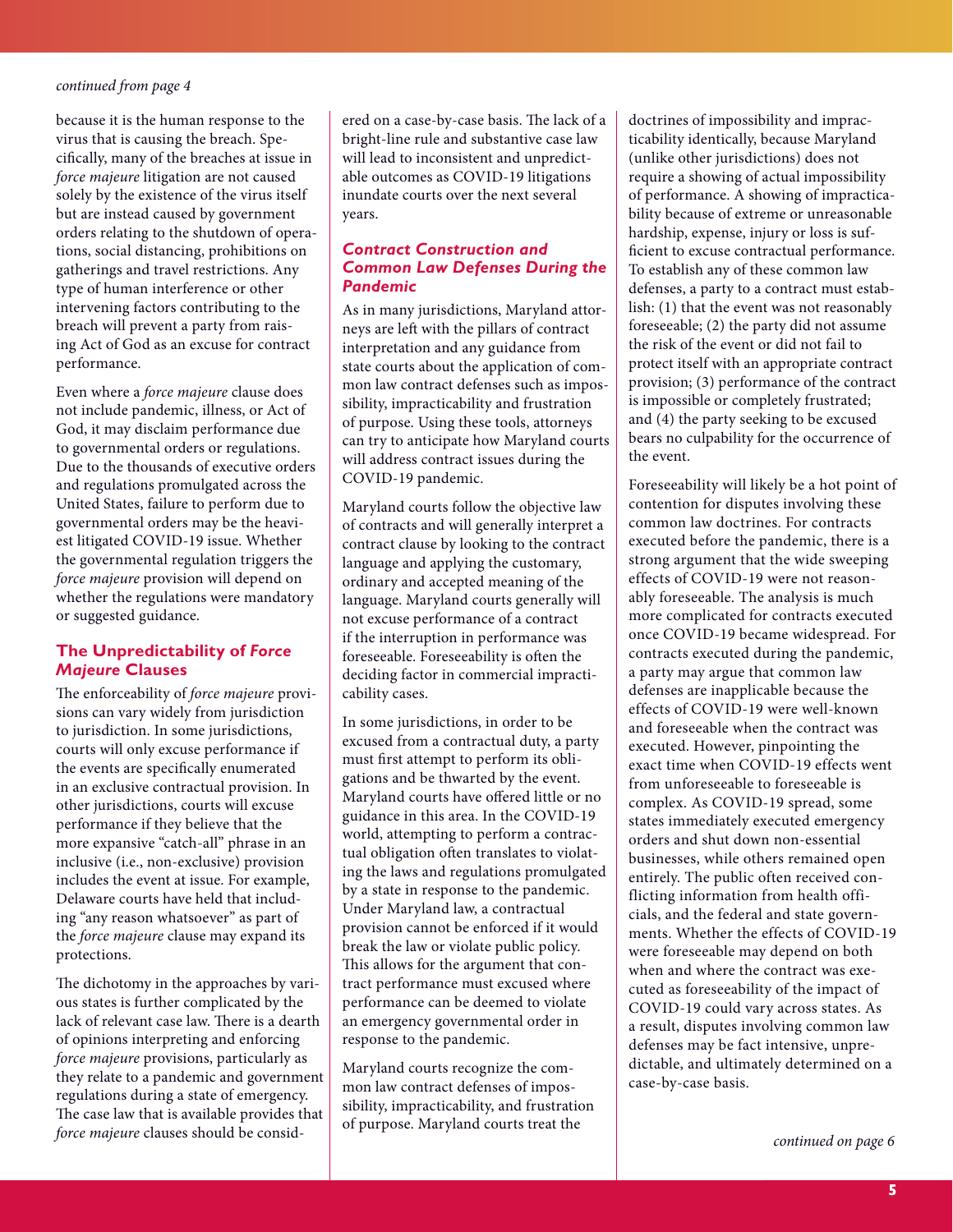### <span id="page-5-0"></span>*Careful Contract Construction Can Avoid COVID-19 Issues*

As with many contractual disputes, it is vital to have a carefully drafted provision that anticipates potential issues and adequately protects your rights and interests. Regardless of the jurisdiction or the applicable law, courts will give effect to the plain meaning of a contract and enforce the intent of the parties. Accordingly, contract language that specifies COVID-19, pandemic, epidemic, virus, illness, health emergencies, government order and/or shut downs as *force majeure* events should be included in a *force majeure* clause if your goal is to preserve your right to avoid contract performance that may be hindered by these events. On the other hand, if your goal is to ensure that the other party to your contract will perform regardless of COVID-19 circumstances, then you would want to ensure that there is no *force majeure* clause in the contract or that any *force majeure* clause is limited sufficiently to ensure contract performance.

There are a variety of provisions you may want to consider, including unilateral *force majeure* clauses that protect one party, or mutually beneficial *force majeure* clauses that protect both parties equally. These clauses can be adapted for many business models and to ensure protection against liabilities related to COVID-19. Until the pandemic ends, you must anticipate the pervasive effects of COVID-19 and carefully scrutinize pandemic-related provisions to protect your interests.

### Best Practices:

- **•** Review your existing contracts to determine if you bear any risk arising out of COVID-19 in fulfilling your performance obligations and determine if you can re-negotiate and amend to add a force majeure clause that would cover a pandemic such as COVID-19.
- **•** If you have a force majeure clause and would like to invoke it because of COVID-19, be sure to comply with any notice requirements and deadlines. Even if there is no notice requirement, you should send a notice anyway.
- **•** Be mindful of your duty to mitigate damages.
- **•** Add a force majeure clause to new contracts to protect your right to avoid contractual performance if an event such as COVID-19 occurs.
- **•** Be aware of other parties to your contract requesting force majeure clauses to relieve their obligations to you and negotiate appropriate limitations.
- **•** Specify the alternative options available to the parties if a covered force majeure event occurs.
- **•** Identify specific effects COVID-19 could have on your business model (reduction in work force due to illness, mandatory closure, supply-chain issues, etc.) and plan for these circumstances in your contracts.
- **•** Review your insurance policies to determine if your business interruption or other losses are covered.

**•** Be mindful of the fact that you might find yourself on both sides of the issue (i.e., wanting to invoke force majeure in one case and then wanting to reject force majeure assertions in another case) and that the legal positions taken should be consistent.

*The information in this article is current as of July 28, 2020.* 

#### **Authors:**

\*Indira K. Sharma and Douglas A. Sampson are members of Saul Ewing Arnstein & Lehr's Force Majeure litigation team resident in the firm's Baltimore office. The team advises clients across the country with issues related to contract performance and disputes in light of force majeure events including the COVID-19 pandemic. The team reviews



Indira K. Sharma



Douglas A. Sampson

existing contracts for options to delay or avoid performance, drafts and responds to force majeure notices, prosecutes and defends breach of contract litigation involving force majeure and contract-related doctrines. For more information, contact Indira K. Sharma at (410) 332-8621 or [indira.sharma@saul.com](mailto:indira.sharma%40saul.com?subject=) or Douglas A. Sampson at (410) 332-8661 or [douglas.sampson@saul.com](mailto:douglas.sampson%40saul.com?subject=). Visit [www.saul.com](http://www.saul.com) to learn more about the firm and its capabilities.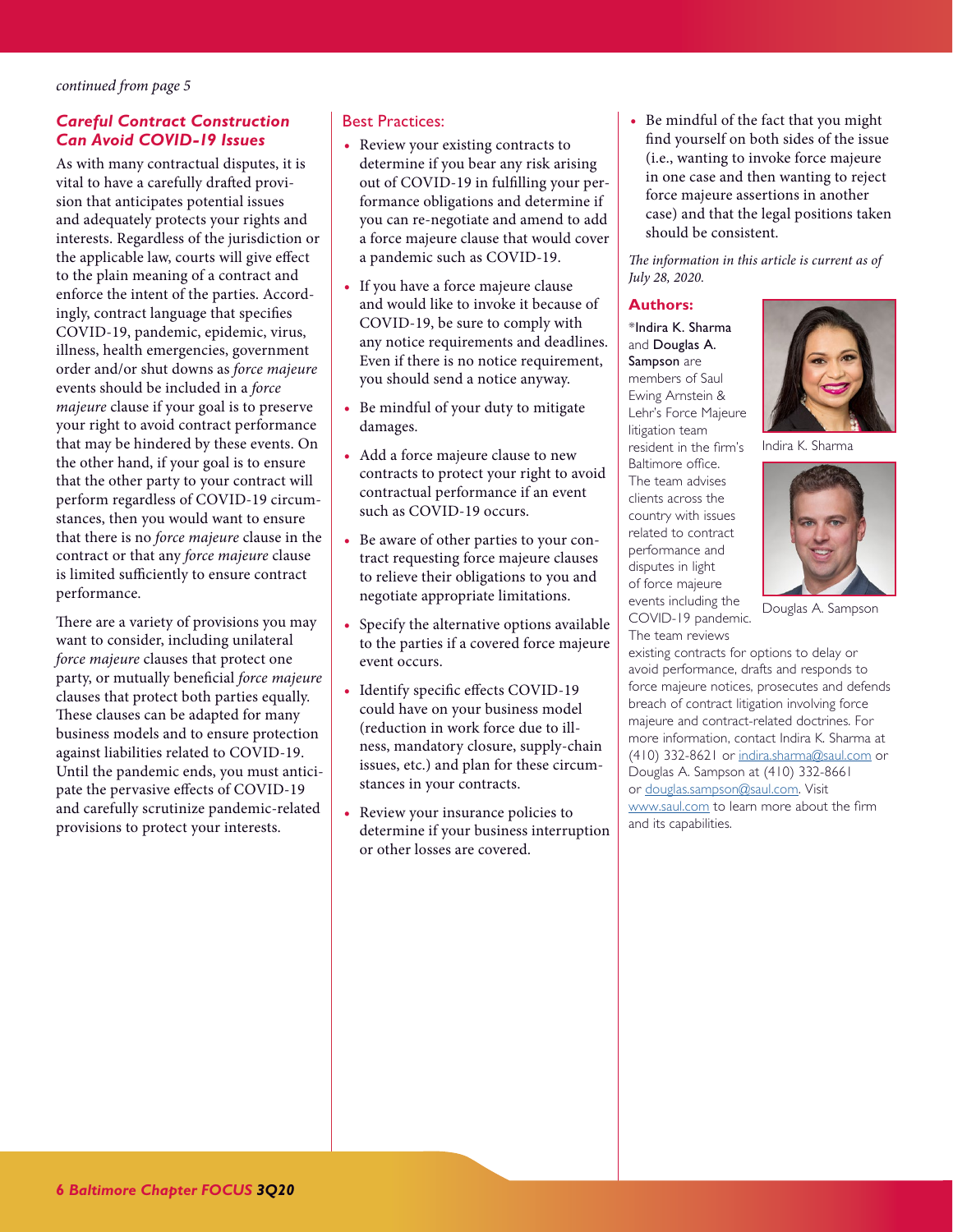# <span id="page-6-0"></span>**COBRA Notice Litigation: Heightened Scrutiny Likely in Troubling Times** *Devin Karis, Gordon Feinblatt LLC*

The COVID-19 virus brought with it not only a national health crisis but also a national unemployment crisis. With workforce reductions, furloughs, layoffs and other cutbacks becoming more common from the virus' fallout, employers and administrators of health plans governed by the Employee Retirement Income Security Act of 1974, as amended (ERISA), would be wise to review the requirements of the notices that must be sent to "qualified beneficiaries" under the Consolidated Omnibus Budget Reconciliation Act (COBRA).

Beginning in 2019, a number of class action lawsuits were brought in federal court against high-profile health plan sponsors (e.g., Pepisco, Petsmart, The Hershey Company and others) alleging certain technical violations of COBRA's notice requirements. Not only have these types of lawsuits continued apace, but in light of 2020's economic downturn, scrutiny of COBRA notices by diligent plaintiffs' counsel is likely to intensify.

As a reminder, COBRA amended ERISA to allow for the continuation of health coverage for an insured employee, spouse or dependent who would otherwise lose coverage as a result of their termination of employment, death or other "qualifying event." In general, COBRA requires that upon a qualifying event, the health plan's sponsor or administrator must provide each qualified beneficiary (i.e., former employee, spouse, former spouse or dependent child of a former employee) the ability to elect, within a specified election period, the option to continue coverage. Notice of the ability to elect continued coverage must meet 14 strict content standards. Most notably, the notice must include the following:

**•** The name of the plan andthe name, address and telephone number of the party responsible for the administration of the continuation coverage benefits;

- **•** Identification of the qualifying event;
- **•** Explanation of the plan's procedures for electing continuation coverage, including an explanation of the time period during which the election must be made and the date by which the election must be made;
- **•** Explanation of the consequences for failing to elect continuation coverage;
- **•** Explanation of the maximum period for which continuation coverage will be available under the plan, if elected; an explanation of the continuation coverage termination date; and an explanation of any events that might cause continuation coverage to be terminated earlier than the end of the maximum period;
- **•** Description of the amount, if any, that each qualified beneficiary will be required to pay for coverage; and
- **•** Description of the due dates for payments, payment grace periods, the address to which payments should be sent and the consequences of late payment.

(The foregoing list is a non-exhaustive list of COBRA's regulatory notice content requirements; employers, plan sponsors and administrators should consult the regulations at 29 CFR 2590.606-4 for more detail.) To assist employers with COBRA's notice content compliance, the U.S. Department of Labor (DOL) published a model COBRA notice.

The recent spate of COBRA notice litigation cases all seem to allege similar facts of which plan sponsors and administrators should be aware. Specifically, these cases alleged the following:

**•** Defendants opted out of using the DOL model notice, choosing instead to draft a tailor-made, arguably deceptive notice;

- **•** Notices omitted the required continuation coverage termination date;
- **•** Notices omitted the specific contact information of the health plans' COBRA administrators; and
- **•** By failing to explain COBRA election procedures clearly, (i.e., omitting important information on missed COBRA premium payments, by providing the required information piecemeal over multiple mailings, and not providing COBRA notices in Spanish, among other issues.) the notices were not written in a manner easily understood by the average plan participant.

Citing the above regulatory violations, plaintiffs' counsel sought injunctive relief, requiring new notices at the employers' expense, "appropriate equitable relief" under ERISA, statutory penalties to of \$110 per day for each class action plaintiff, attorneys' fees and costs, and other relief deemed appropriate by the court. Publicly available information reveals settlements as high as \$1.25 million.

In light of the nation's economic hardship and increased employee turnover, health plan sponsors and administrators should review their COBRA notices for regulatory compliance, ensure that the method(s) of distribution meet legal standards, and make revisions as needed. Doing so will provide peace of mind for employers weary of the COVID-19 crisis and wary of what else may lie ahead in 2020.

#### **Author:**

Devin Karis is Counsel in the Benefits/ERISA law practice in which he focuses on employee benefits and executive compensation.



Devin Karis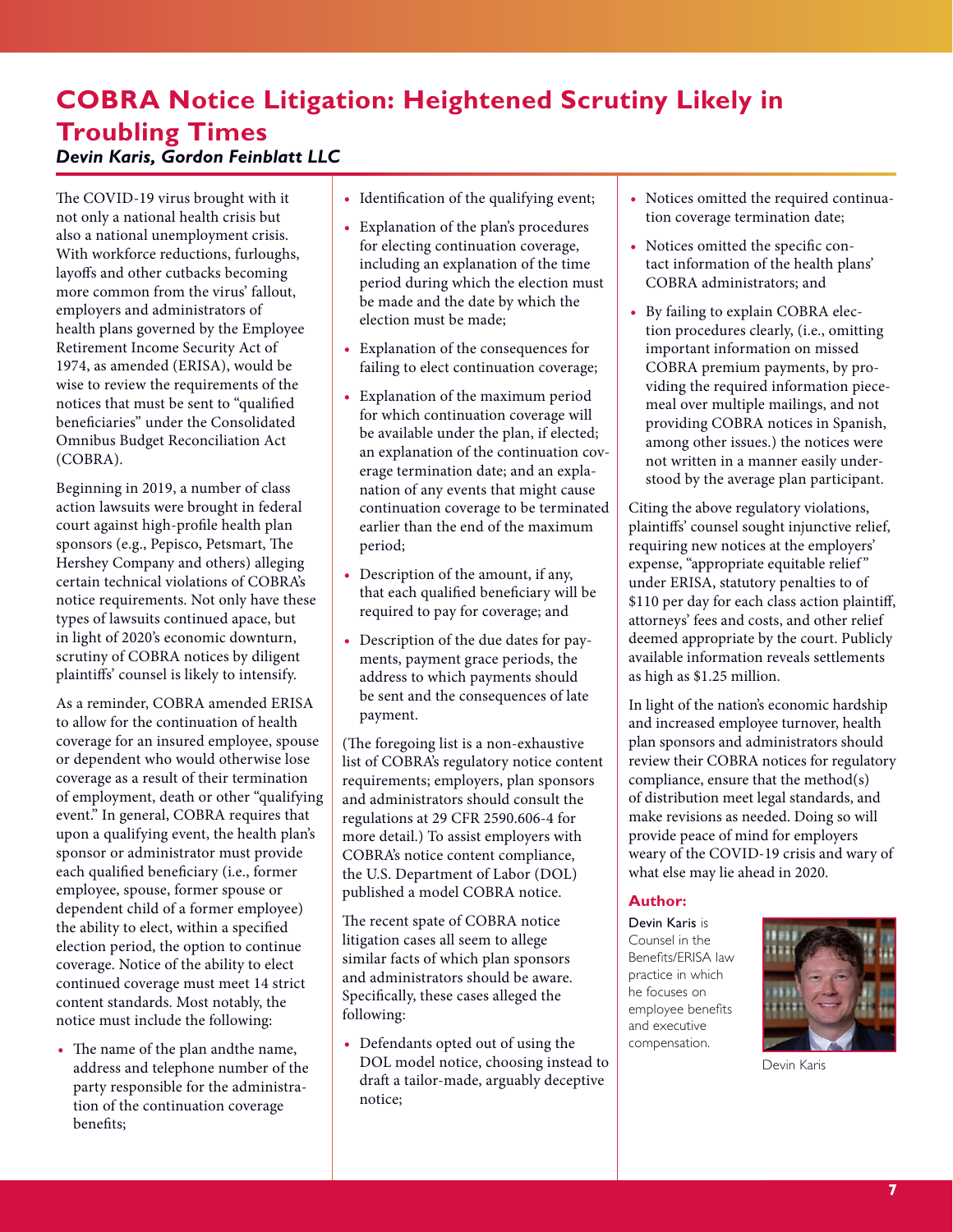# <span id="page-7-1"></span><span id="page-7-0"></span>**Protecting Your Trade Secrets in the COVID-19 Era** *By Liane Kozik*

The greater number of employees now working from home has made the task of protecting valuable trade secrets more challenging than before the COVID-19 pandemic. However, employers' legal requirement to take reasonable steps to protect their valuable information remains unchanged.

If an employer ends up in litigation over misappropriated trade secrets by a former employee, under both the federal Defend Trade Secrets Act, 18 U.S.C. §1836 *et seq.*, (DTSA) and the Maryland Uniform Trade Secrets Act, Md. Code Ann., Com. L. Art. § 11-1201 *et seq.*, (MUTSA), courts will look at whether:

- 1. The former employee with access to the company's information converted it for their own use;
- 2. The information the employee took has independent economic value because it is not generally known;
- 3. The information the employee took is not readily ascertainable by proper means by others to whom it would be valuable (i.e., competitors); and
- 4. The employer took reasonable steps to maintain the secrecy of the information.

This article focuses on the "reasonable steps" employers can take to maintain the secrecy of their trade secrets under the last factor. It also includes tips on preserving evidence crucial for a potential trade secret misappropriation claim.

## **Use Confidentiality Agreements**

Confidentiality agreements can help a company protect its trade secrets. Compared to a non-compete agreement, confidentiality agreements are more broadly accepted and have been upheld by the Maryland courts. (Courts in Maryland may not enforce non-competes, however, when an employee loses their job through no fault of their own during a global pandemic with high unemployment.) When determining whether a company has taken reasonable steps to protect its trade secrets, the

employer's requiring a confidentiality agreement is considered by the court.

When drafting the confidentiality agreement, clearly define what is considered "confidential" and a "trade secret" so an ordinary employee would understand it. Not all information an employee has access to is a "trade secret." Generally, trade secrets are financial, business, scientific, technical, economic or engineering information, including plans, patterns, program devices, formulas, designs, prototypes, methods, techniques, processes, procedures, programs, customer lists, or codes with independent economic value that are not generally known to competitors. 18 U.S.C. §1839(3). Conducting a short training for employees explaining the company's confidentiality policy and what exactly it considers a trade secret will help prevent employees from acting negligently with information the employer wants to keep confidential and show a court how seriously the employer takes protecting its trade secrets.

The employer also can include provisions in a confidentiality agreement that would help it in litigation. For example, the employer can include a clause where the employee affirms having access to the employer's trade secret information. Such a clause helps guard against the employee claiming otherwise early on in litigation. The employer also can include a provision where the employee agrees to returning or destroying all confidential or trade secrets in their possession upon termination of employment. This gives clear notice of expectations and help demonstrate the employer is taking reasonable steps to prevent disclosure of its confidential information and trade secrets. Additionally, the type of relief (such as injunctive relief and attorneys' fees) the employer would be entitled to if it must enforce the agreement and prevails can be included and can provide leverage in obtaining a preliminary injunction and forcing early resolution.

While confidentiality agreements are routinely signed by employees at the

start of their employment, put in their personnel file, and forgotten, these agreements can be reaffirmed throughout employment. For instance, consider asking employees to reaffirm and acknowledge their existing confidentiality agreements when they get a promotion, a raise, or—because of COVID-19—begin working from home. This acknowledgment should reference the original confidentiality agreement they signed and be clear that it is not replacing the old agreement, but simply reminding the employee of their current obligations.

Even an employer that does not have confidentiality agreements with all of its employees may consider a policy on confidential information in its employee handbook. Courts in Maryland have viewed such a handbook policy as a positive indication the employer is taking reasonable steps to maintain the confidentiality of its trade secrets. It is easier to demonstrate the employer took reasonable steps to protect its information if it has *both* a general handbook confidentiality policy and individual confidentiality agreements, in addition to the safeguards discussed below.

## **Restrict, Monitor Employee Access to Trade Secrets, Computer Systems**

Courts also look to what additional safeguards the company has in place, such as restricting or monitoring employee access to its trade secrets to determine whether the employer took reasonable steps to protect its information.

Information the employer truly believes is a trade secret can be limited to employees on a need-to-know basis, such as restricting access to certain employees on the company's computer systems. Another practice to help safeguard trade secrets is to limit employees' ability to download or print trade secret information. Additionally, if employees are working remotely, the employer can require employees to use companyissued computers. This also allows the

*[continued on page 9](#page-8-1)*